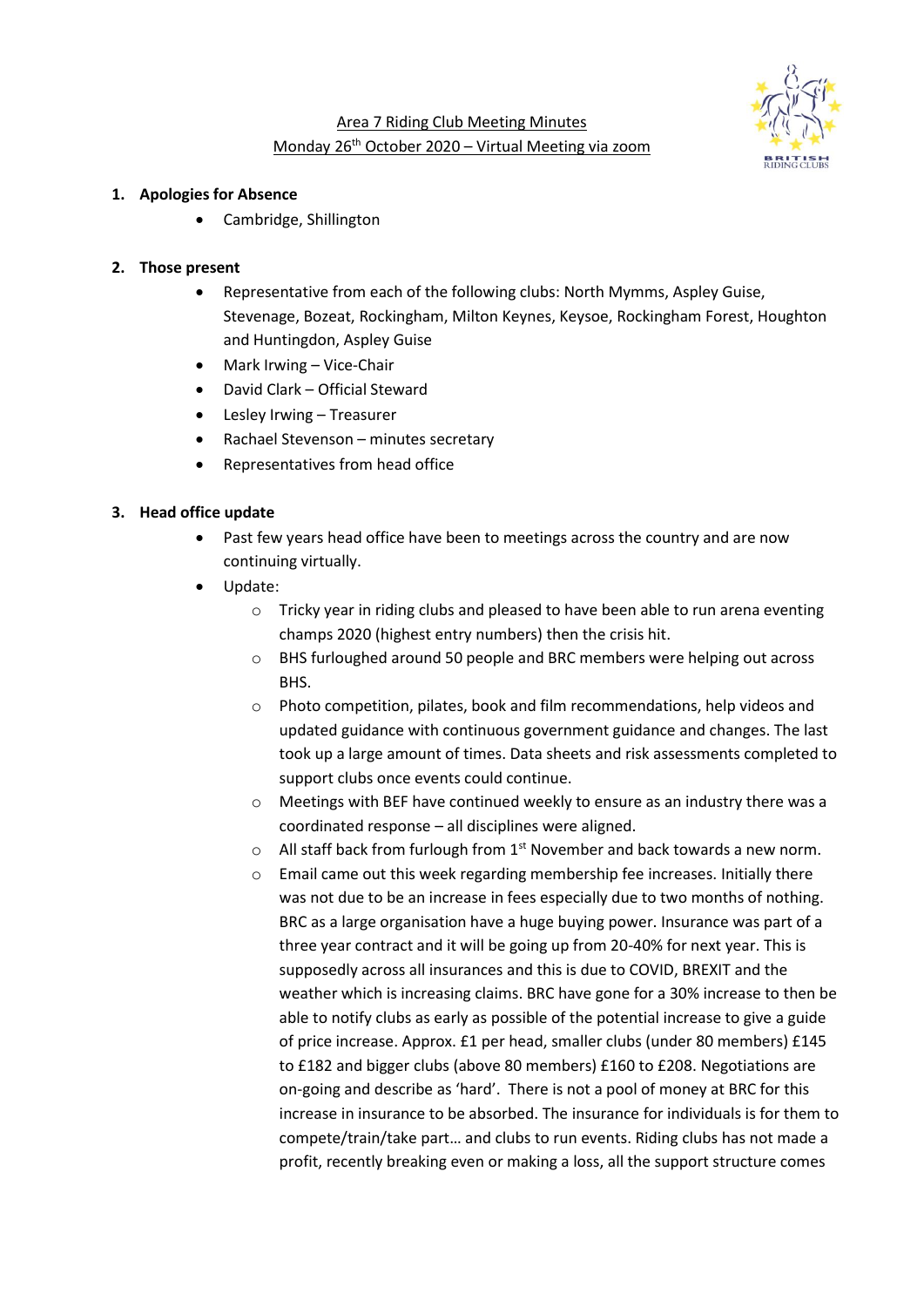from BHS and a small profit is expected to be paid back for the support structure BHS offer.

- o Every contractor not on a fixed agreement will be going up to cover costs from this year which BRC will be able absorb.
- $\circ$  Championships fees will go up next year in line with inflation approx. 50p per head.
- Rule changes:
	- o Sorted as early as possible this year.
	- o Document on BRC website which will be incorporated into new rule book, due to be sent out around December.
	- $\circ$  Festival of Horse Challenge progressively made a loss, this competition cannot continue in the format it currently is. It is not viable for the future. To start this will just become a combined training championship. Based on feedback and lots of disappointed members. BRC are planning on running a direct entry competition for 2021 more like an arena challenge as this will reduce costs by not running a full cross country course. This is planned to be run by the water complex at Aston to incorporate this as part of the course. Area 7 had high entries but other areas had very few and in some classes none.
- General questions:
	- o Indoor SJ qualifier open 80cm, great idea however in the winter as indoor qualifier we are short of time, could it be an idea for the summer SJ? This will be taken back as an idea.
	- o Christmas Cracker Virtual Dressage could there be a class for very young members, possibly a lead rein class? Would they be able to not be members to encourage more juniors to join in the future.
	- $\circ$  Numbers to qualify at arena eventing currently only the winners qualify? This varies and depends on the competition. Are there any thoughts to change this as it is only in its second year? As the event is run in March before the clocks change there is limited time which reduces the numbers that can qualify. There have been ideas to extend to a three day competition to potentially fit more competitors and more heights. Each year the numbers to qualify are assessed to ensure maximum numbers at championships. The wild card has been introduced and has been positively received.
	- $\circ$  Can we run as a team to enable team members to support each other but also follow the COVID arrive, compete and leave aspect? Yes for indoor events as all teams can compete under the same conditions (weather). Dispensation has been given to run as a team for this year due to the current climate. (if something enable you to run an event/work best for you – please just ask/email head office as 99% of the time this will be approved.

## **4. Treasurers Report**

- 2019/2020 has been a quiet year see reports sent by treasurer
- Income only £1000 training grants as it has not been spent we do not have grounds to claim for next year currently
- Overall on the year fairly substantial deficit £1865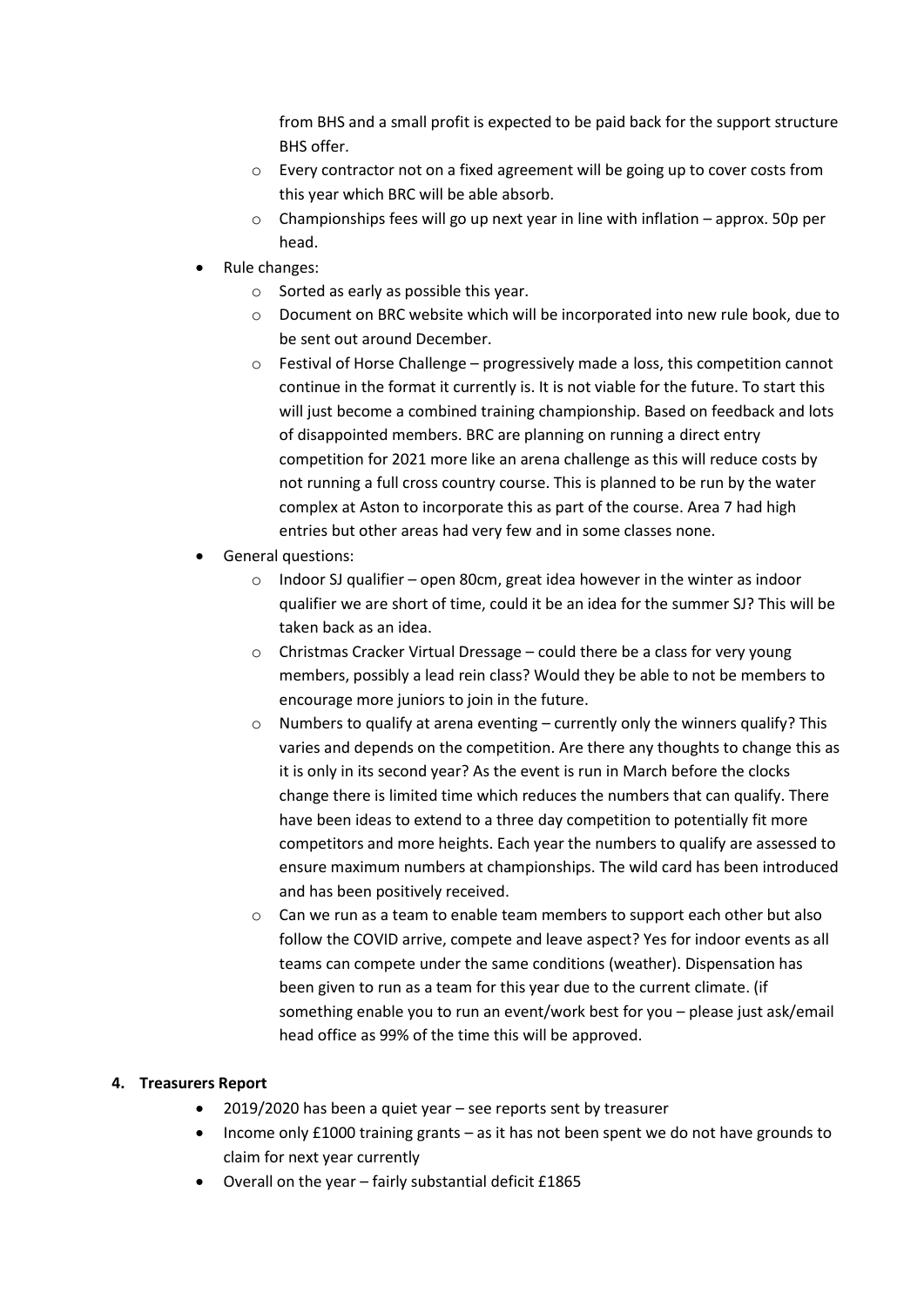- Current balance carried forward £714.70
- Cash £7747.81
- Books are currently being audited for this year and last years

## **5. Area Rep Report**

- David asked for any questions following Head Office update.
- It was asked what clubs were going to do with regards to the price increase for member's fee to head office? Some clubs shared they would be increasing prices by £3/£4 as they could not afford to absorb the cost, others are absorbing the costs. Some clubs have already reduced their fee for current club members for 2021 as there was not much for members for 2020.

## **6. Past Events**

- Dressage to Music ran well, took quite a bit of planning to run as COVID secure as possible. Judge happy to do all writing and scoring. Helpers were kept to a bare minimum and there were not just used as club had to send helpers – more efficient ways of running events with reduced helpers for future. Live scoring worked well and competitors did not have to wait for results. Trailed taking photos of test sheets and only 2/3 had to be retaken as they were blurry. Rosettes were given to team managers on the day. From a competitors point of view one of the sheets could not be read as it was taken too far away. Music submissions were all made electronically and this has been taken forward to head office and for championships next year they will only be accepted electronically beforehand.
- DTM championship overall went well, ran smoothly under the current conditions. Well done to everyone who competed.
- Arena eventing no negative feedback. Ran well from those who attended. It would be nice if team members could watch each other, see question above in head office questions. It was felt more course walks could have been useful to avoid riders having to be on site for longer than ideal. It also ran well for Area 14 on the Saturday.

## **7. Future Events**

- Winter SJ 16/1/2020 Keysoe discussion possibility of ideas for running more quickly due to the addition of extra classes, one round is being proposed and very likely to be agreed by head office. Concerns raised around cost if the competition is reduced to one round. Also the communication of it being a single round to club team managers to then inform members. Each club rep was asked for their views on the pricing for a single round – **action: clubs to gauge feelings from members for an off line discussion**. Please can all team mangers let Rebecca (HHDRC) know their prelim entries once made – closing date is over Christmas and head office will possibly not be open during the festive period to send these to the organiser.
- Winter Dressage 13/2/2020 Keysoe need to speak to judges regarding writers.
- Combined training TBC
- Horse Trials 17/4/2020 Keysoe felt for 2022 we would like to look for another venue away from Keysoe.